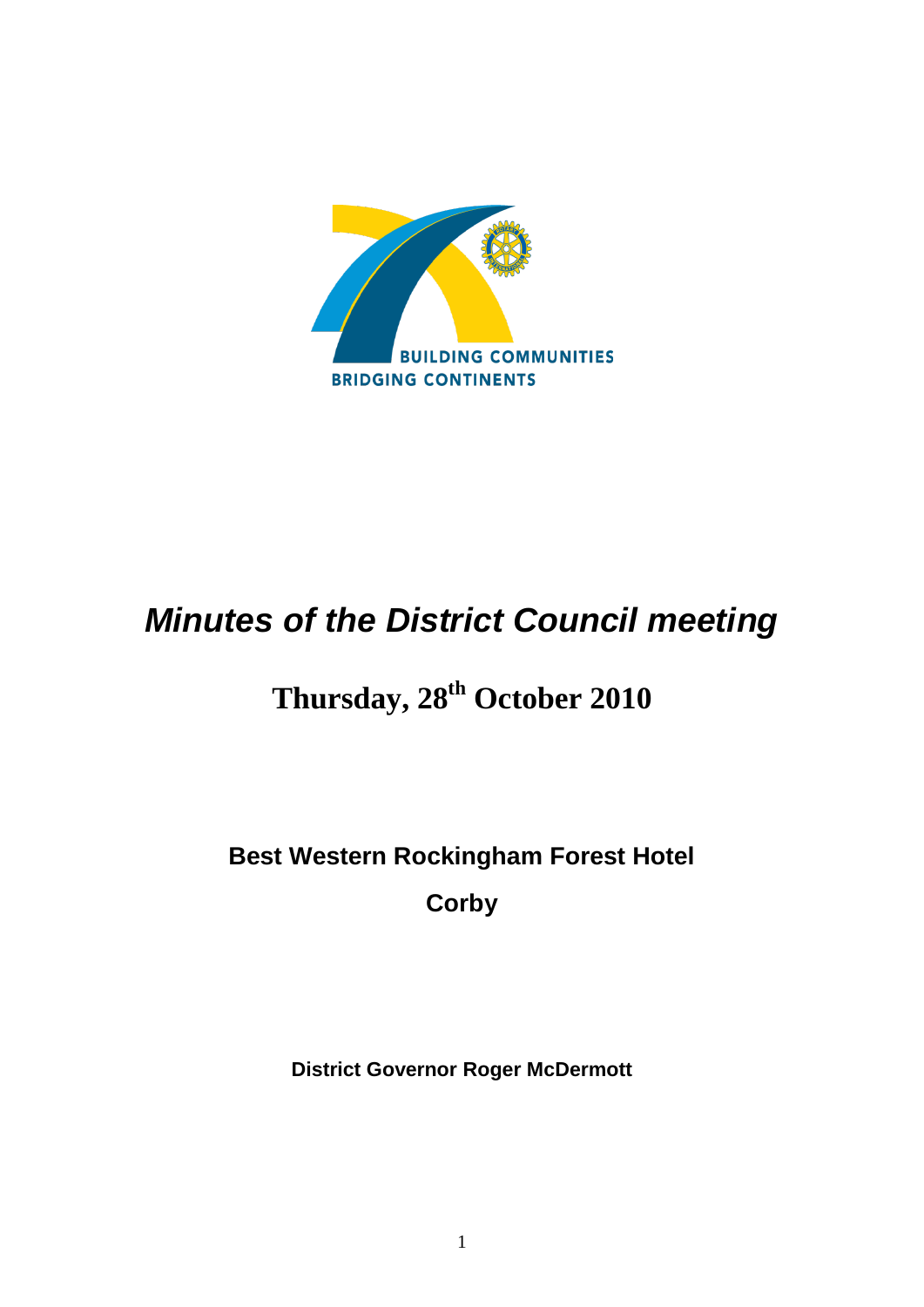# **District Council Meeting, Thursday 28th October 2010**

The District Governor, Rtn. Roger McDermott chaired the meeting, which was held at the Best Western Rockingham Forest Hotel on Thursday,  $28<sup>th</sup>$  October 2010 commencing at 7.30 p.m.

There were 128 Rotarians present from 67 Clubs. (Area A 10; B 11; C 7; D 12; E 11; F 7 and G 9, clubs represented).

## **C. 10/11. 16 Welcome and Apologies:**

The District Governor welcomed all who were present, in particular the PDGs and all those Rotarians attending their first Council meeting: all named were invited to stand and be recognised.

Apologies were received from:

**PDGs:** Ron Watson, Dan Connan, John Butcher, Peter Moreton, Paul Buyers, Tony Martin, Martin Bridge & Keith Brown

**Officers**: John Dehnel (Foundation), Ken Billington (Leadership, Dev. & Training), Geoff Richardson (AG Area C) & Peter Brearley (AG Area F)

**Rotary Club**s: Kimbolton Castle, Grantham, Nene Valley & Towcester

**Presidents**: Phil Edmunds, Michael Kellett, Nigel Brittain, Roger Hutchinson, Ken Challenger, Ian Walker & Ashok Verma

**Secretaries:** Bryan Swain, Robin Stubbings, Hugh Watson, Liz Cooke, Stuart Mucklejohn, Adrian Harris & Sue Roberts

**Rotarians**: Lawrie Cooke & Harold Hall

## **C. 10/11. 17 Act of Remembrance:**

The District Governor named the following Rotarians known to have passed to higher service since the previous Council meeting. All present stood as a formal act of remembrance.

Irene MacDonald – Ise Valley

Tim Stansby - Grantham

Ray Youngs - Kempston

## **C.10/11. 18 Minutes of the Previous Meeting:**

There were two minor corrections to the previous minutes

**C. 10/11. 06 Presentation of awards:** To make clear that Grantham Swim Marathon had raised £44,000 this year alone, but £470,000 over the 21 years.

## **C. 10/11. 07 District Secretary Comments:**

# The correct date for **District Assembly should have been given as 7th May 2011**.

PDG Richard Hyde proposed the minutes of the Council meeting held on Wednesday, the 7<sup>th</sup> July 2010, should be agreed as a true record. Seconded by PDG Iain Vernon and unanimously approved. The minutes were signed by the District Governor.

#### **C. 10/11. 19 Matters Arising:**

There were no matters arising.

#### **C. 10/11. 20 District Governor's Report:**

The District Governor reported on a whirlwind four months with 80% of visits achieved and expressed gratitude for the warm welcome he had received. He thanked IPDG Dick Parsley for ordering and distributing vast quantities of bulbs for the Focus on the Crocus undertaking. Conference in Bournemouth had been extremely successful largely due to the efforts of the Conference Committee and the District Governor praised their organisation.

#### **Presentation of Banners**

IPDG Dick Parsley was invited by the District Governor to presented banners to the Clubs giving highest per capita contribution to Foundation for 2009-10:

| $3^{\text{rd}}$ | Ashby-de-la-Zouch | £126.26 |
|-----------------|-------------------|---------|
|                 |                   |         |

- $2<sup>nd</sup>$ Melton Mowbray \$128.60
- $1<sup>st</sup>$ Kettering Huxloe \$244.11

The trophy had been presented previously.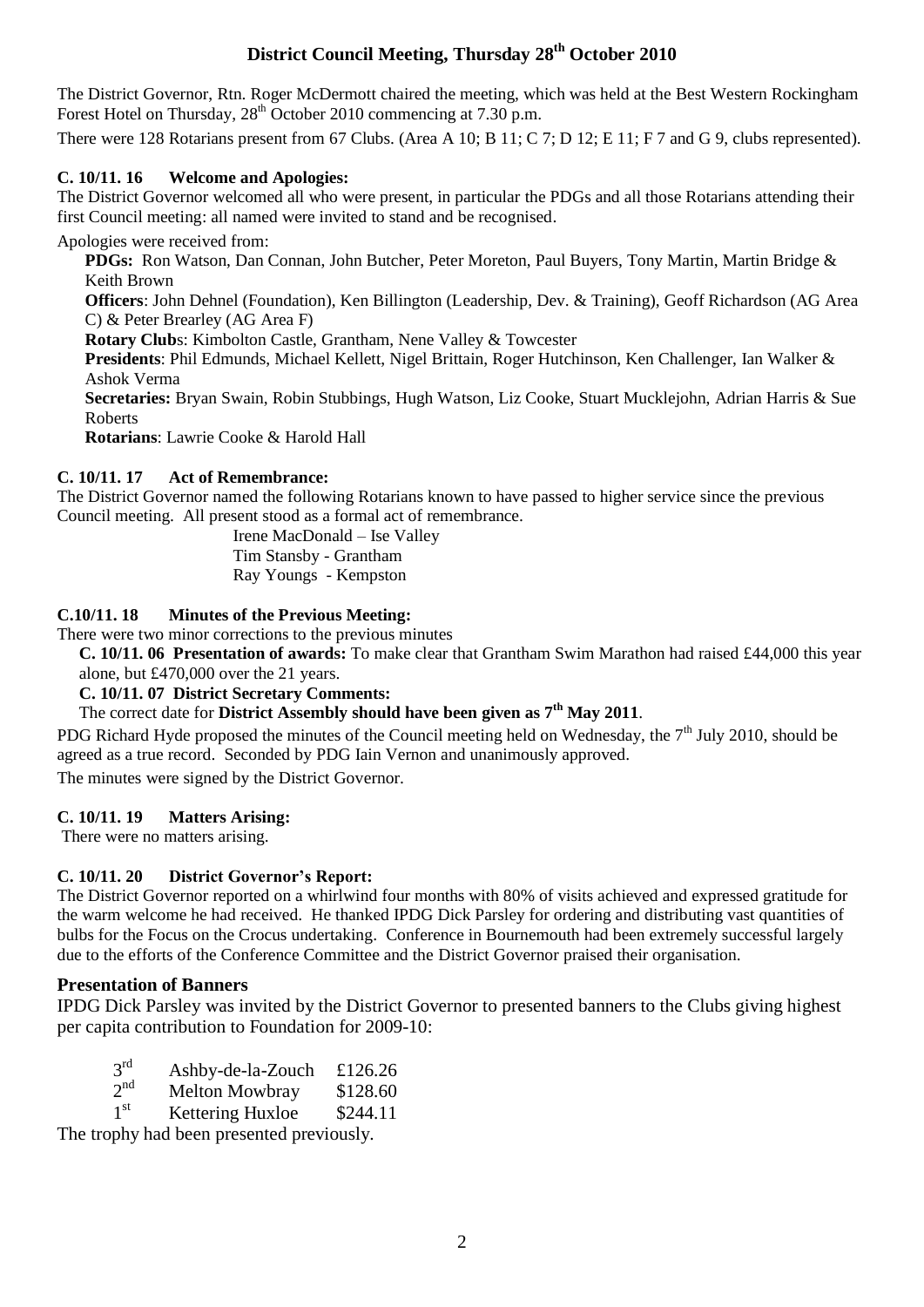## **C. 10/11. 21 District Secretary's Comments and Correspondence: District Database**

The District Secretary reported that over the past few weeks he and Rtn. Ken Billington had held 8 meetings with Club Secretaries in each administrative area across District 1070 to inform clubs about the District Database - "the Mountain going to Mohamed"

The final meeting had taken place at Corby last week attended by 26 people from 21 Clubs. Unfortunately 6 Clubs had not attended any of the sessions, only some of which are known to have very computer literate Secretaries. He stressed the importance of this database to both Club and District. Details for the District Directory would be extracted directly from this database (saving a lot of work) and Clubs failing to comply would have blank entries. He thanked Ken Billington for his invaluable help.

Unwanted old District Directories could be placed in a box at the back of the room. These would be recycled at no cost to District.

Having retrieved the data from his computer The District Secretary added the following changes to his previously issued report. Finer details of changes are given in the minutes below rather than being read out:

## **Change of District Officers details**

## **Leadership, Training & Development**

Following the resignation of Carolyn Mentzel, the following person has been appointed: Rtn Ken Billington RC of Grantham Kesteven 54 Durham Close Grantham NG31 8RL [kenb1070@virginmedia.com](mailto:kenb1070@virginmedia.com) 01476 407207.

## **Youth Opportunities**

**Interact:** Shirley Morley has changed her e.mail address, it is now: [interserve10702010@hotmail.co.uk](mailto:interserve10702010@hotmail.co.uk)

## **Change of Club details:**

**Rotary Club of Beford** The correct e.mail address of President Elect Malcolm Kindha is [mskhinda@gmail.com](mailto:mskhinda@gmail.com)

and not as shown in the District Directory

#### **Rotary Club of Biggleswade**

Change of Secretary's details: Tim Leach new e.mail address:

[wixamtree@btinternet.com](mailto:wixamtree@btinternet.com)

## **Rotary Club of Biggleswade Ivel**

The Secretary of the Rotary Club of Biggleswade Ivel advise that they are currently experiencing problems with their meeting venue.

For the immediate future, if you or your members are considering visiting this Club, please check with their Secretary Jan Hichisson before doing so, to ascertain their venue.

#### **Rotary Club of Boston St Botolph**

Club Secretary – correct e.mail address is: [sd.fidler@btinternet.com](mailto:sd.fidler@btinternet.com)

#### **Rotary Club of Daventry**

Club Presidents' correct e.mail address is: [m.large892@btinternet.com](mailto:m.large892@btinternet.com)

### **Rotary Club of Kibworth & Fleckney**

Change of venue: Kibworth Golf Club Weir Road Kibworth Leicestershire LE8 0LP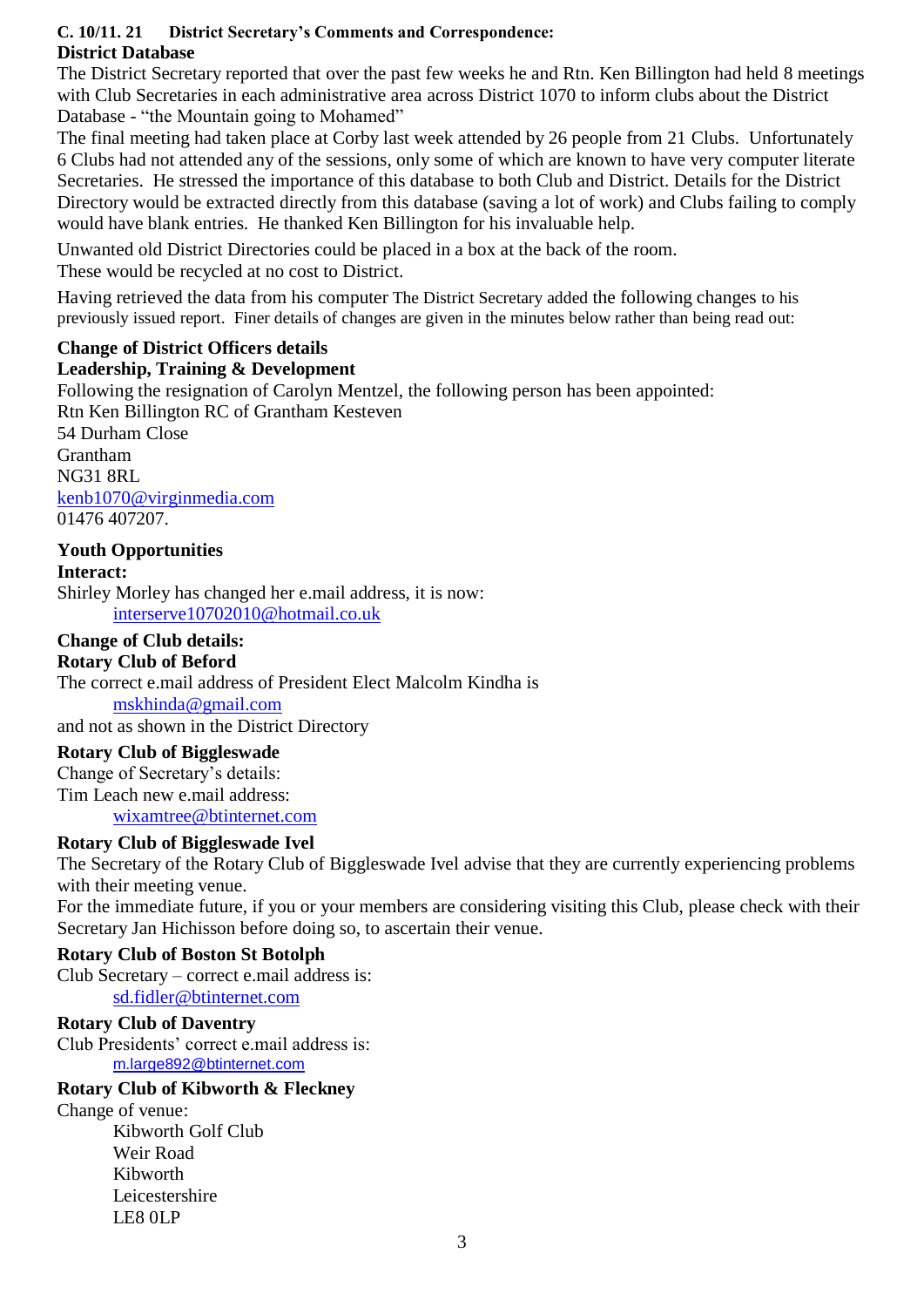## tel no 01162 2792301

When the venue is unavailable they will have occasional meetings at:

The Angel Hotel Market Harborough

(note: not at their former venue, at The Three Swans).

Anyone visiting the Club is asked to contact the Club Secretary, Rtn John Hunt beforehand: Tel: 0116 2626052 (W) or 0116 2792136 (H)

## **Rotary Club of Kimbolton Castle**

Change of venue:

The club no longer meet at The Chequers, Keysoe, and are meeting in the main and for the time being at The George at Spaldwick.

Please check with their Club Secretary, Rtn. Phil Howard, Tel: 01480 861201 if thinking of visiting, as in his own words, "the new venue is our default venue and we may be trying other venues before making a final decision on a permanent venue".

## **Rotary Club of Rushden Higham**

The address of President Claire is shown incorrectly in the District Directory, please note it should be: [c\\_mercer\\_uk@yahoo.co.uk](mailto:c_mercer_uk@yahoo.co.uk)

## **Rotary Club of Sandy**

Would you please note that the Club no longer meet at the Salutation Inn at Blunham.

Pending finding a new meeting place they are for the time being meeting at different venues, therefore if you are considering visiting the club would you please contact the Club Secretary Nigel Jewers to ascertain where they will be meeting.

Further advices to follow when they have found a new permanent venue.

## **Rotary Club of South Holland**

Club's new meeting venue:

 Orchid of Spalding 1 - 3 Chapel Lane Spalding PE11 1BP Tel: 01775 723179

However, since the original advices this venue has closed!

Please contact the Club Secretary for details of where the Club are meeting, temporarily they are trying different venues.

Club Secretary Ken Bush has moved, new address:

 Rotary Club of South Holland 10 Station Road Surfleet Spalding Lincolnshire PE11 4DA Telephone: 01775 681360 Email and mobile unaltered

## **Rotary Club Wellingborough**

Correct e.mail of President David Cross should read: [d.cross38@btinternet.com](mailto:d.cross38@btinternet.com)

## **Proposed dates and venue of District Council Meetings 2011-12**

The following dates were proposed and agreed by the District Council:

6<sup>th</sup> July 2011 (Wednesday)  $27<sup>th</sup>$  October 2011 (Thursday)  $23<sup>rd</sup>$  January 2012 (Monday)  $17<sup>th</sup>$  April 2012 (Tuesday) 4 th July 2012 (Wednesday) Venue: Best Western Rockingham Forest Hotel, Corby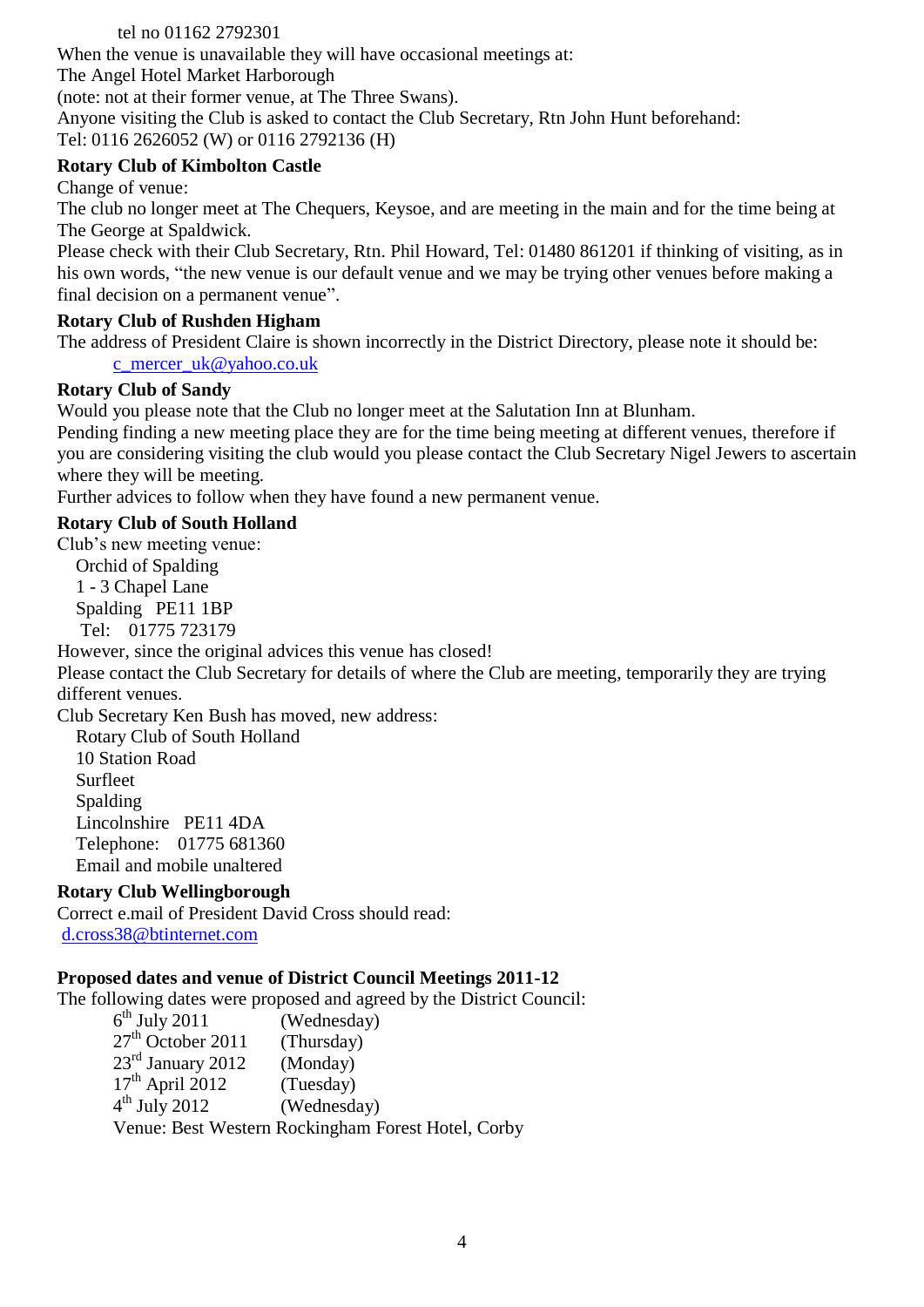## **Protection Officer**

Rtn. David Brown updated his previously issued written report. As seen the press last week the Vetting and Barring Scheme for England, Wales and N. Ireland is still on hold. The scheme is now planned to take effect for professionals (care home staff etc.) in January but later for voluntary organisations. He urged extreme vigilance with the use of children's photographs, stressing the need for written proof of parental agreement.

## **C. 10/11. 22 District Treasurer's Report:**

Accounts to  $30<sup>th</sup>$  September had been distributed prior to the meeting.

The District Treasurer explained that expenditure is low in the first quarter but builds up later.

He reminded members that the certification of accounts, signed by the President, an RIBI requirement, is now due to be sent, this after the club had held their SGM to approve those accounts (both Club and Charity accounts). Copies of the actual accounts were requested to be sent with the certification, but this is not mandatory.

## **C. 10/11. 23 Matters referred to District Executive and now District Council for Approval**

## a) **To adopt the Equality Policy for District**

Discussion took place prior to the vote.

Rtn. Jim Wiggins (Grantham Kesteven) stated that the excellent document fulfilled all requirements but questioned when the content would be activated, especially in respect of mixed gender, as some Clubs continue to exclude female members.

The District Secretary explained that, in line with the law of the land, RIBI already had this policy in force. The version under discussion had simply been tailored to our District

PDG Roger May (Lutterworth Wycliffe) said the policy was a side issue. Clubs were already behaving illegally under the constitution by excluding females. If it became an issue the Charter would be withdrawn.

International Chairman Lesley Hammond (Boston St Botolph) urged action rather than fair words as female Rotarians were sometimes made to feel very unwelcome visiting these all male Clubs.

PDG Roger replied Clubs should be given time to change, seeking cooperation rather than confrontation. The dual gender issue was only one of a raft of issues in the document.

The District Secretary added that the ultimate sanction would be a prosecution outside of Rotary should an individual decide to take the matter to court.

Rtn. Jim Wiggins (Grantham Kesteven) suggested a deadline be set for enforcement. Rtn. Ian Clarkson (Market Harborough) emphasised that the law was currently being broken so a deadline was pointless.

Concerns were raised by members of currently single gender Clubs, not opposed to female members and prepared to welcome visitors, whether they were in contravention of the law. Assurances were made that this was not the case.

## **A vote was taken and adoption of the Equality Policy approved by a huge majority** (1 objection)

## b) **Proposition by the Rotary Club of Holbeach**

The proposition had been submitted to COL and adopted by R.I. It was also approved by District Executive. Rtn. Graham Scorthorne (Holbeach) made the proposition and that this should be adopted within the R.I.B.I. constitution and put before the business session of the R.I.B.I. annual conference to be held in Dublin in April 2011. The proposition was seconded by DGE Chris Chew on behalf of the Rotary Club of South Holland.

Rtn. Bob Seery (Thrapston & Raunds) spoke, on behalf of his club, in favour of the proposition. He emphasised the need to ensure it is enforced by R.I.B.I. prior to the conference in Belfast. Failure to do so would lead to many Clubs being disenfranchised if members chose not to travel the distance.

NB – Secretarial note: R.I.B.I. can only change their Constitution following the business session of the annual conference as already described. It is hoped that when the proposition is submitted to R.I.B.I. (which the District Secretary will do on behalf of the Rotary club of Holbeach, that the General Council of R.I.B.I. will adopt and support the proposition)

#### **A vote was taken and the proposition unanimously approved**

## **C. 10/11. 24 District Roadshows**

DGN Chris Chew urged members to attend one of the two District Roadshows being held next week. He said dropping in would offer a chance to find out what District does to support Club Rotarians.

He suggested attendance would particularly benefit newer Rotarians increasing their understanding.

Name badges should be worn. Free tea and coffee will be available.

DGE Linda May stressed the informality.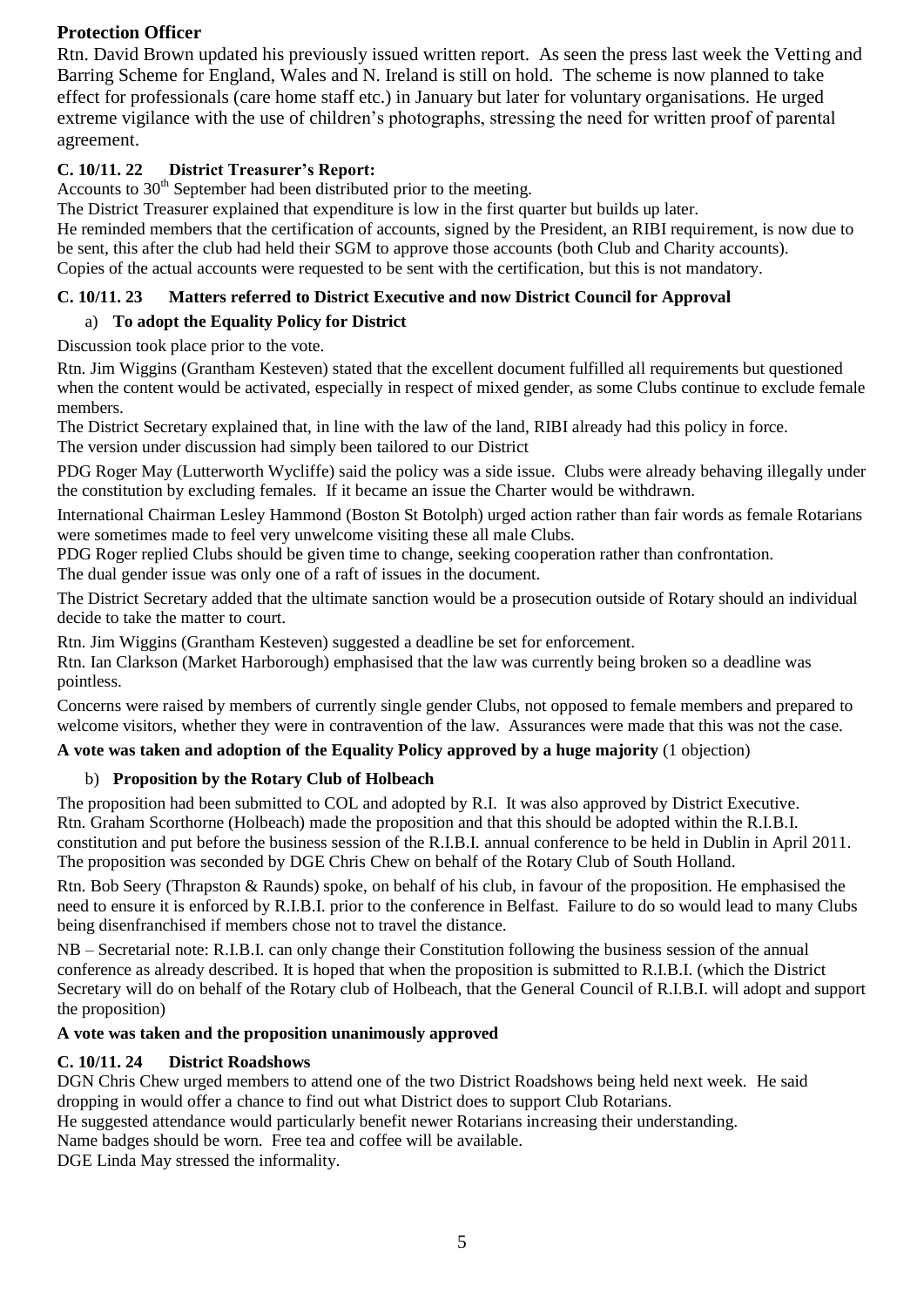## **C. 10/11 25 District Bulletin Competition –** presentation of awards

IPDG Dick Parsley presented the award for `best article' to Rtn. Richard Wells (Bourne) who accepted it on behalf of Rtn. Geoff Halliday-Pegg.

## **C. 10/11. 26 Assistant Governors' Reports**:

AG reports had been circulated prior to the meeting.

AG Geof Nichols (Area A) highlighted the missing word PrePETS in his report (para 8). Otherwise Assistant Governors present had nothing to add to their reports.

## **C. 10/11. 27 Support Team Reports:**

Support Team reports had been circulated prior to the meeting.

### **a) Communications (incl. District Editor, Web site, Marketing):**

Rtn. Graham Walker praised Rtn. Peter Osborn (Lutterworth) for his proactive use of the press following the marketing campaign last year. The exposure had lead to 6 new Rotarians.

Additional copies of News & Events available for distribution to non-Rotarians – a chance to market Rotary.

## **b) Conference:**

**Bournemouth 2010:** Conference Manager Neville Thompson apologised for not providing a written report.

He presented the following report:

"Bournemouth was a good and successful conference. I have received many compliments on its content, themes and the fellowship that we all aspire to and should be an integral part of any conference.

However, it did not all go without a few very minor hiccups, but every conference has its own problems.

I am aware of the overrun created by Diana Moran on Saturday and the short break that became a long one during Sunday's plenary sessions. Future conference teams will look at ways to ensure this does not happen again.

It is very difficult when you allocate a time for the speaker when they will not rehearse or give you their power point presentations etc. I would like to point out, however, that John Suchet also overran.

The difference was that we all were hanging on his every word as we were with Simon Weston last year.

The food was of the highest quality at the Marriott hotel along with the service and I have sent a letter to the general manager expressing my thanks. The gala dinner left a little to be desired. Although the main course was more than sufficient the vegetarians, as usual, suffered with a meagre meal. We also had issues with the pricing of wine of which a strongly worded letter from Dist Sec. Barry was sent to the caterers Managing Director.

The accommodation was first rate after some room changes at the HQ hotel.

The budget: I am confident that we will finish the conference account within budget. There are some final accounts to pay and credits to receive so the final figure is one that Melvyn Price is working on now and will be published as soon as possible"

**Southport 2011:** Future Conference Manager Chris Knight reported that the Abba Reunion group are booked for the dance on Saturday night. A Bavarian Evening will be held in the Convention Centre on Friday evening. No transport will be provided since all accommodation is adjacent.

PDG Neville Hackett questioned provision for handicapped delegates as far as transport is concerned.

Chris responded that no arrangements have been made so far but individual requests will be considered.

**Telford 2012:** DGN Chris Chew had nothing to add.

**Future Conferences:** DGN Chris Chew reported that he and DGN(E) Margaret Morley are considering options for a 1-day or standard type 3 day conference in 2013. Options will be presented to District Executive and Council meetings in January. He added that District Roadshows could be made in the form of a 1-day Conference rather than risk losing the excellent traditional conference base established in the District.

**c) Leadership, Development & Training:** No report due to recent changes of chairman.

#### **d) Membership (inc. Extension, Membership Development & Retention & Inter-Club Sports)**

Rtn David Morris emphasised the need to retain members. He had been asked by RIBI to trial a mentoring workshop, which will feature presentations by Ray Burman, Peter Davy and Euan Eddie. The workshop will be held in Corby on 24th November. Assistant Governors are collecting names/numbers, focussing on newer Clubs in particular. A separate District initiative has been preparation of a PowerPoint presentation on Mentorship to be shown at every Club. He thanked Rtn. Rosemary Good (Northampton) for preparing this excellent presentation. A team of 13 presenters has been identified and David requested Clubs to open their doors to welcome them.

He reminded Club Secretaries that monthly returns should be sent to Rtn. Alan Faulkner (some still going to David). Seven Clubs have failed to send any returns so far this year.

Sec. John Steedman (Ashby) asked if a reminder could be emailed each month and suggested a simpler format would be useful.

## **Project Team Reports:**

Project Team reports had been circulated prior to the meeting.

**e) Youth (incl. RYLA, Interact, Youth Exchange, Rotaract):**